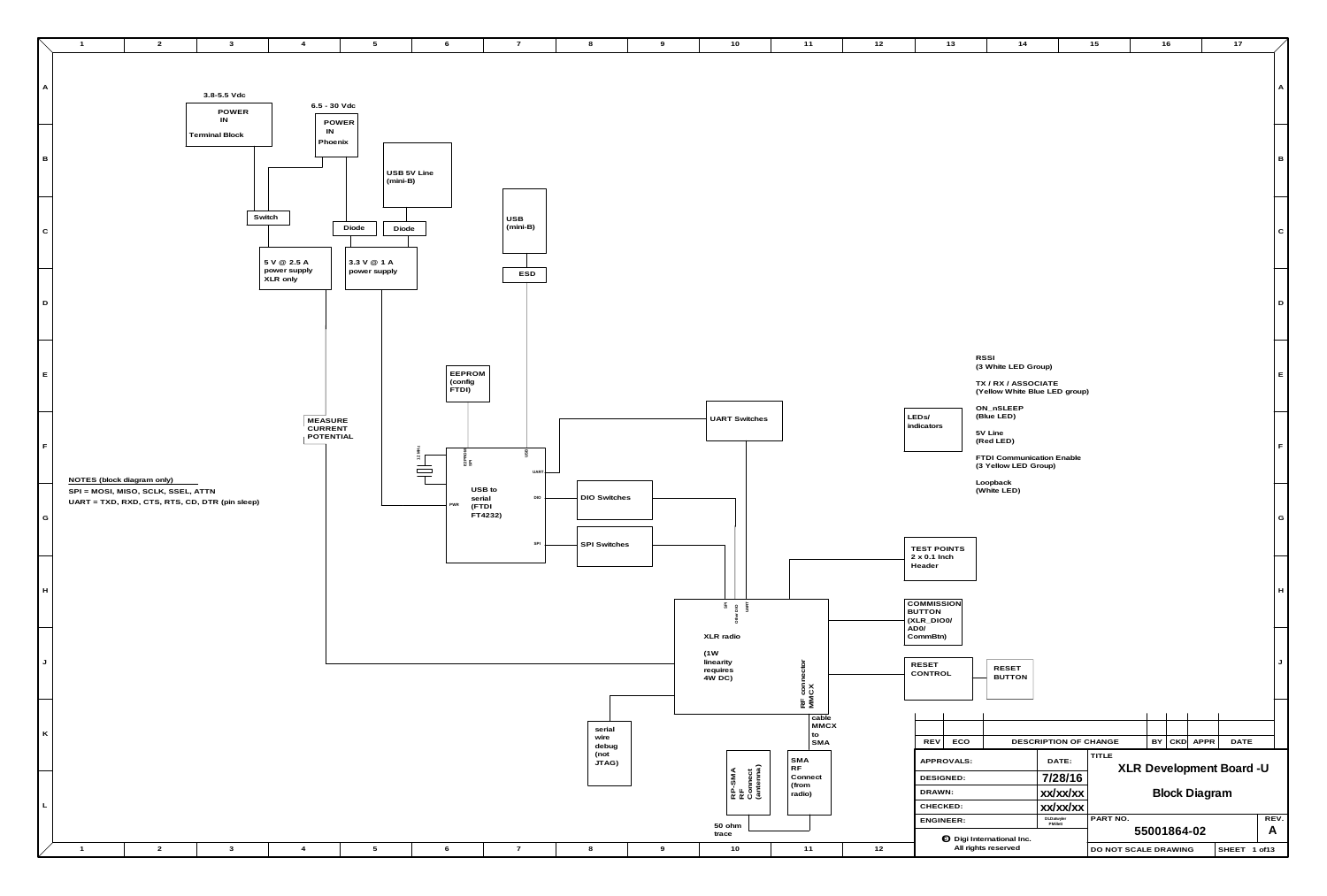| $\blacksquare$ 1 | $\overline{2}$ | $\mathbf{3}$<br>$\overline{4}$            | $5\overline{)}$ | 6                        | $\overline{7}$     | 8<br>9                                                                                                       | 10                                                                 | 12<br>11 | 13                                            | 14                                                                                                                  | 15                                                | 16<br>17                                                 |
|------------------|----------------|-------------------------------------------|-----------------|--------------------------|--------------------|--------------------------------------------------------------------------------------------------------------|--------------------------------------------------------------------|----------|-----------------------------------------------|---------------------------------------------------------------------------------------------------------------------|---------------------------------------------------|----------------------------------------------------------|
| A                | Mechanicals    |                                           |                 |                          |                    |                                                                                                              |                                                                    |          |                                               |                                                                                                                     |                                                   |                                                          |
| $\mathbf{B}$     |                |                                           |                 |                          |                    |                                                                                                              |                                                                    |          |                                               |                                                                                                                     |                                                   |                                                          |
| $\mathbf{C}$     |                |                                           |                 |                          |                    |                                                                                                              |                                                                    |          |                                               |                                                                                                                     |                                                   |                                                          |
| $\vert$ D        |                |                                           |                 |                          |                    |                                                                                                              |                                                                    |          |                                               | NO THERMAL RELIEF                                                                                                   |                                                   |                                                          |
| $\mathsf{E}^-$   |                | E1<br>30008008-02<br><b>STERINGS</b>      |                 |                          | $\Delta$<br>GND_RF | P7<br>SMA-1300T<br>$\overline{2}$<br>GND<br>$\mathbf{3}$<br>GND<br>$\bigcirc$<br>$\overline{4}$<br>GND       | THIS CONNECTOR<br>FOR RF FROM<br><b>XLR MODULE</b><br>(SMA FEMALE) |          |                                               | ON ANY LAYER<br>VIAS IN EXPOSED METAL<br>MULITPLE VIAS THROUGH<br>ALL GROUND LAYERS<br>(USE A HEAVY "STITCH")<br>M1 |                                                   |                                                          |
| F                |                | PCB1<br>30008002-02<br>PCB                |                 | THIS TRACE IS<br>50 OHMs | $\Delta$<br>GND_RF | $5\overline{)}$<br>- GND<br>P <sub>5</sub>                                                                   |                                                                    |          |                                               | $\sqrt{\frac{M^2}{2}}$<br><u>⊾мз</u> ∕<br>- 1                                                                       | Mounting holes<br>$1/8$ inner<br>grounded         |                                                          |
| Ξ<br> G          |                |                                           |                 |                          |                    | CONREVSMA001<br>$\mathbf{2}$<br>GND<br>$\mathbf{3}$<br>GND<br>-0<br>$\overline{4}$<br>GND<br>$5\overline{)}$ | THIS CONNECTOR<br>FOR RF TO<br>ANTENNA<br>(target<br>RP-SMA MALE)  |          |                                               | $\bigoplus_{\mathbf{M}}$<br>专                                                                                       |                                                   |                                                          |
| H                |                |                                           |                 |                          | $rac{1}{\sqrt{2}}$ | GND                                                                                                          |                                                                    |          |                                               |                                                                                                                     |                                                   |                                                          |
| J                |                |                                           |                 |                          |                    |                                                                                                              |                                                                    |          |                                               |                                                                                                                     |                                                   |                                                          |
| $\vert K \vert$  |                |                                           |                 |                          |                    |                                                                                                              |                                                                    |          | REV ECO                                       |                                                                                                                     | DESCRIPTION OF CHANGE                             | $BY$ $CKD$ $APPR$<br>DA                                  |
| $\mathsf{L}$     |                |                                           |                 |                          |                    |                                                                                                              |                                                                    |          | APPROVALS:<br>DESIGNED:<br>DRAWN:<br>CHECKED: |                                                                                                                     | TITLE<br>DATE:<br>7/28/16<br>xx/xx/xx<br>xx/xx/xx | XLR Development Boa<br>Mechanicals                       |
| $-1$             | $\overline{2}$ | $\overline{\mathbf{3}}$<br>$\overline{4}$ | $5\overline{)}$ | 6                        | $\overline{7}$     | 8<br>9                                                                                                       | 10                                                                 | 12<br>11 | ENGINEER:                                     | to Digi International Inc.<br>All rights reserved                                                                   | DLDatwyler<br>PMillett<br>PART NO.                | 55001864-02<br>DO NOT SCALE DRAWING<br>SHEE <sup>-</sup> |

|                  |            |                                                                                                                                          |                                         |                      |    |     |             |                          |         | Α |
|------------------|------------|------------------------------------------------------------------------------------------------------------------------------------------|-----------------------------------------|----------------------|----|-----|-------------|--------------------------|---------|---|
|                  |            |                                                                                                                                          |                                         |                      |    |     |             |                          |         | в |
|                  |            |                                                                                                                                          |                                         |                      |    |     |             |                          |         | C |
|                  |            |                                                                                                                                          |                                         |                      |    |     |             |                          |         | D |
|                  |            | NO THERMAL RELIEF<br>ON ANY LAYER<br>VIAS IN EXPOSED METAL<br>MULITPLE VIAS THROUGH<br>ALL GROUND LAYERS<br>(USE A HEAVY "STITCH")<br>M. |                                         |                      |    |     |             |                          |         | Е |
|                  |            | M2<br>М3<br>M4                                                                                                                           | Mounting holes<br>1/8 inner<br>grounded |                      |    |     |             |                          |         | F |
|                  |            |                                                                                                                                          |                                         |                      |    |     |             |                          |         | G |
|                  |            |                                                                                                                                          |                                         |                      |    |     |             |                          |         | H |
|                  |            |                                                                                                                                          |                                         |                      |    |     |             |                          |         | J |
|                  |            |                                                                                                                                          |                                         |                      |    |     |             |                          |         |   |
|                  |            |                                                                                                                                          |                                         |                      |    |     |             |                          |         |   |
| REV              | ECO        |                                                                                                                                          | DESCRIPTION OF CHANGE                   |                      | BY | CKD | <b>APPR</b> | <b>DATE</b>              |         |   |
|                  | APPROVALS: |                                                                                                                                          | DATE:                                   | <b>TITLE</b>         |    |     |             | XLR Development Board -U |         |   |
| <b>DESIGNED:</b> |            |                                                                                                                                          | 7/28/16                                 |                      |    |     |             |                          |         |   |
| DRAWN:           |            |                                                                                                                                          | xx/xx/xx                                |                      |    |     | Mechanicals |                          |         |   |
| CHECKED:         |            |                                                                                                                                          | xx/xx/xx<br>DLDatwyler                  | PART NO.             |    |     |             |                          | REV.    |   |
| <b>ENGINEER:</b> |            |                                                                                                                                          | PMillett                                | 55001864-02          |    |     |             | A                        |         |   |
|                  |            | <b>O</b> Digi International Inc.<br>All rights reserved                                                                                  |                                         | DO NOT SCALE DRAWING |    |     |             | <b>SHEET</b>             | 2 of 13 |   |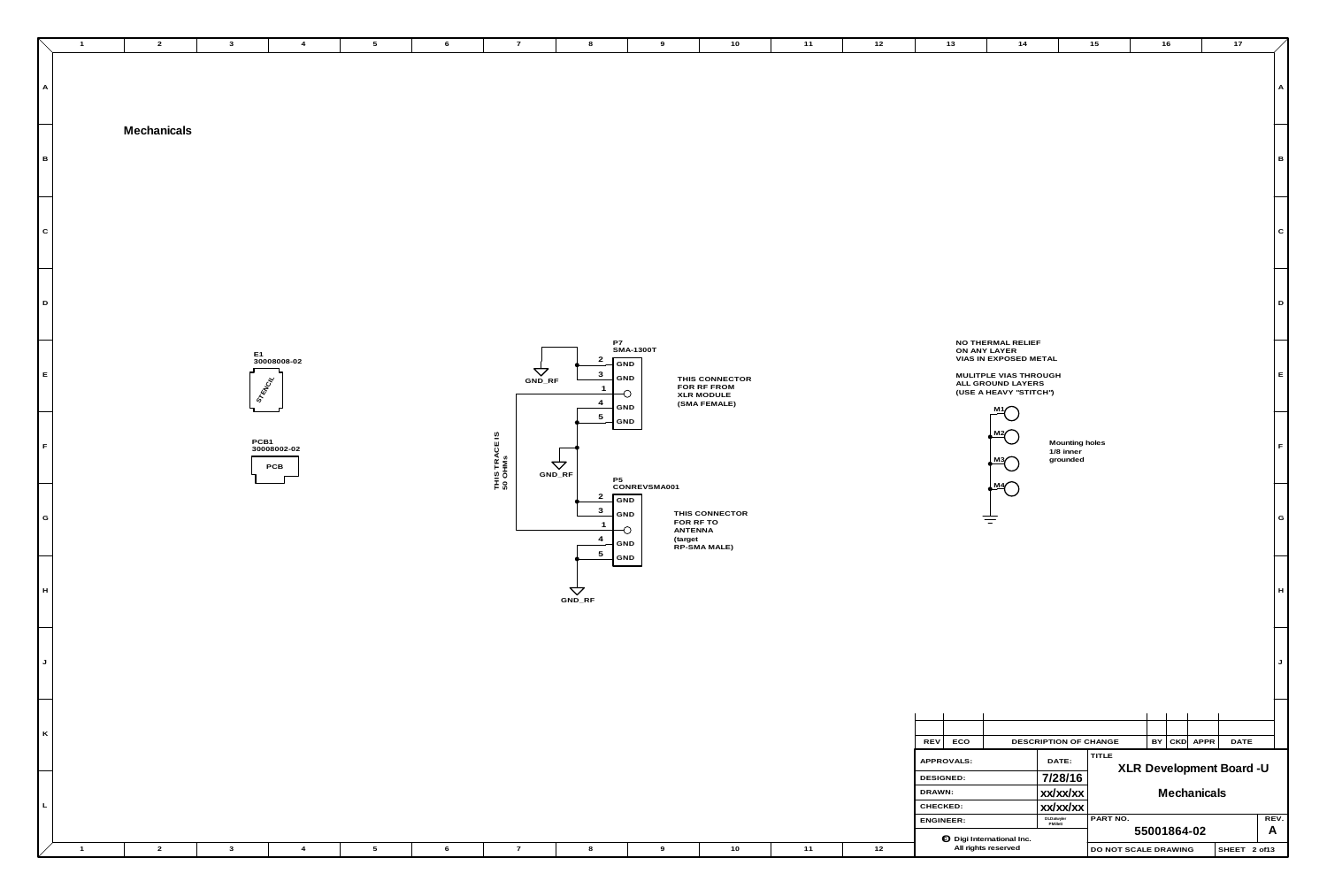

| 10                                                         | $11$                              | $12$                   | $13$                                                                                                                                                                                                      | $14$                  |                                    | $15$                             | 16                                            |      | $17$                                    |           |
|------------------------------------------------------------|-----------------------------------|------------------------|-----------------------------------------------------------------------------------------------------------------------------------------------------------------------------------------------------------|-----------------------|------------------------------------|----------------------------------|-----------------------------------------------|------|-----------------------------------------|-----------|
|                                                            |                                   |                        |                                                                                                                                                                                                           |                       |                                    |                                  |                                               |      |                                         | Α         |
|                                                            |                                   |                        |                                                                                                                                                                                                           |                       |                                    |                                  |                                               |      |                                         | в         |
|                                                            |                                   | $\sum_{\text{ISV}}$    | 60mV drop across this Inductor at 2 amps. 120mW, 0.3 OHMs<br>Spec is 0.5 OHMs which would be 100mV and 200mW causing 40 degree rise<br>1.6Amp = 80mV Drop if 0.05 OHMs<br>1.6Amp = 48mV Drop if 0.03 OHMs |                       | L13<br>730 Ohm/3A                  |                                  |                                               |      | $\sum_{\text{5V}_-3\text{A}}$           | C         |
| 4/6.7A                                                     | 5 V @ 4 A                         | C122<br>1uF            | L C116<br>- 47uF                                                                                                                                                                                          | C114<br>47uF          | <u>•്നന</u>                        | C120<br>1uF                      | $5V_3A$<br>$rac{1}{2}$<br>C121<br>47uF<br>C27 |      |                                         | D         |
| $\underset{\kappa}{\mathbb{R}} \geq \xi$<br>$R_{243}^{21}$ | $C10$<br>47uF<br>$rac{C1}{4.7pF}$ |                        |                                                                                                                                                                                                           |                       |                                    |                                  |                                               |      |                                         | Е         |
|                                                            |                                   |                        |                                                                                                                                                                                                           |                       |                                    |                                  |                                               |      |                                         | F         |
|                                                            |                                   |                        |                                                                                                                                                                                                           |                       |                                    |                                  |                                               |      |                                         | G         |
|                                                            |                                   | $\overrightarrow{3.3}$ |                                                                                                                                                                                                           |                       |                                    |                                  |                                               |      |                                         | H         |
| C51                                                        | $rac{1}{C52}$                     |                        |                                                                                                                                                                                                           |                       |                                    |                                  |                                               |      |                                         | J         |
|                                                            |                                   |                        |                                                                                                                                                                                                           |                       |                                    |                                  |                                               |      |                                         |           |
|                                                            |                                   |                        | REV<br>ECO<br>APPROVALS:<br>DESIGNED:<br>DRAWN:                                                                                                                                                           | DESCRIPTION OF CHANGE | DATE:<br>7/28/16<br>xx/xx/xx       | <b>TITLE</b>                     | <b>CKD</b><br>BY<br>Power Supplies 3.3/5v     | APPR | <b>DATE</b><br>XLR Development Board -U |           |
| 10                                                         | $11$                              | $12$                   | CHECKED:<br><b>ENGINEER:</b><br><b>O</b> Digi International Inc.<br>All rights reserved                                                                                                                   |                       | xx/xx/xx<br>DLDatwyler<br>PMillett | PART NO.<br>DO NOT SCALE DRAWING | 55001864-02                                   |      | SHEET 3 of13                            | REV.<br>A |
|                                                            |                                   |                        |                                                                                                                                                                                                           |                       |                                    |                                  |                                               |      |                                         |           |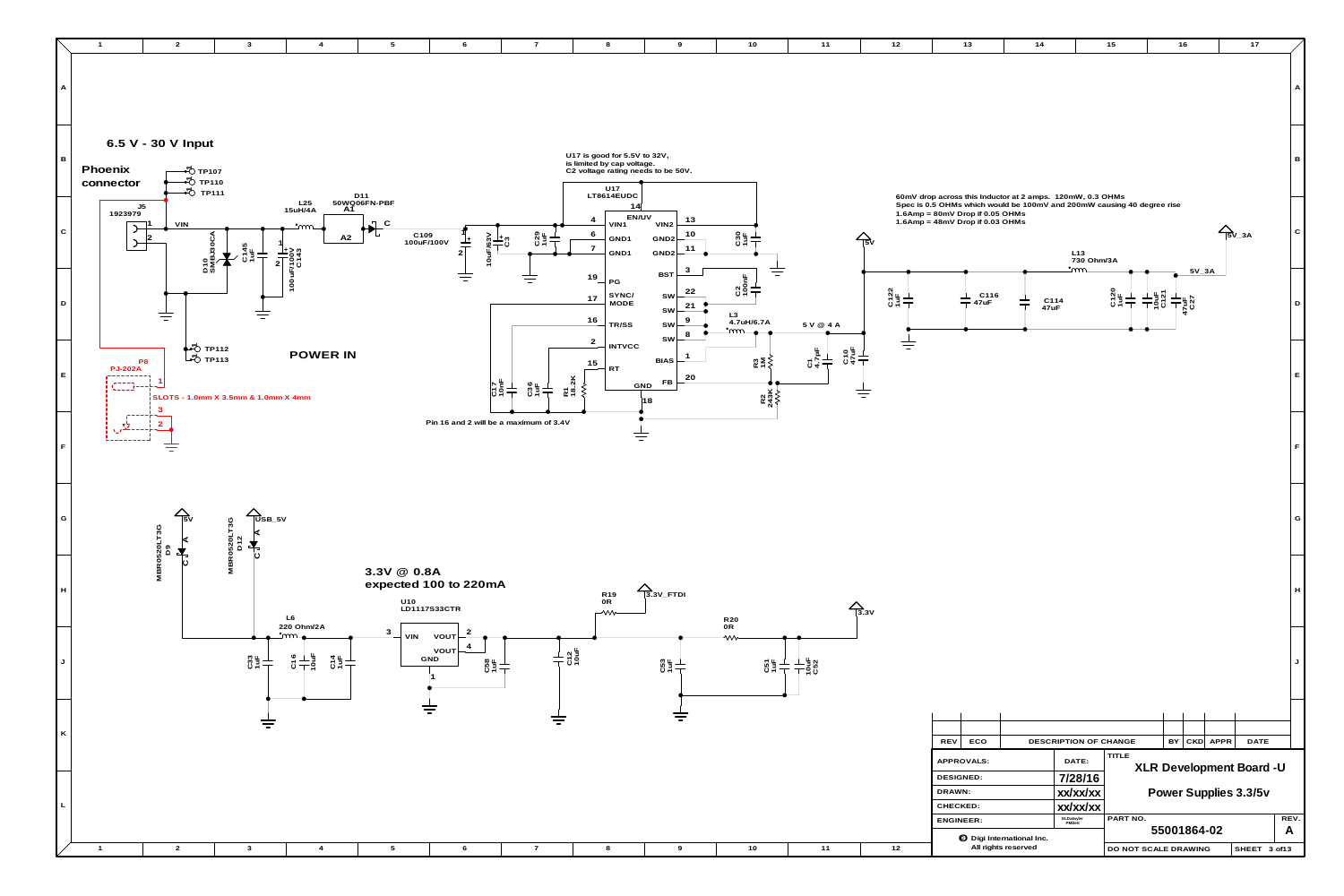

| $\overline{10}$            | $11$                                     | 12 | 13                                                                 | 14                                                      |                                                                   | $15$                 |                                                                      | 16      |                           | $17$                                                     |                           |
|----------------------------|------------------------------------------|----|--------------------------------------------------------------------|---------------------------------------------------------|-------------------------------------------------------------------|----------------------|----------------------------------------------------------------------|---------|---------------------------|----------------------------------------------------------|---------------------------|
|                            |                                          |    |                                                                    |                                                         |                                                                   |                      |                                                                      |         |                           |                                                          | A                         |
| C56<br>100nF<br><b>  I</b> | 14<br>$\overline{vcc}$<br>GND            |    | 14<br>VCC<br>GND                                                   | U8-E<br>74CBTLV3125BQ                                   |                                                                   |                      |                                                                      |         |                           |                                                          | в                         |
|                            | 15<br>7                                  |    | $\overline{7}$                                                     | 15                                                      | $\frac{1}{3}$ 3V                                                  |                      |                                                                      |         |                           |                                                          | ${\bf C}$                 |
| erter                      | $\sum_{3.3}$<br>74AUP2G06GW<br>U6-C<br>5 |    | 14<br>$\begin{array}{c}\n100F \\ T51\n\end{array}$<br>${\tt VCC}$  | $U30-E$<br>3125BQ                                       |                                                                   | 100nF                | Switches<br>$\overline{vcc}$<br>C146<br><b>GND</b><br>$\overline{7}$ | 15      | 1474CBTLV3125BQ<br>$U9-E$ |                                                          | $\mathsf D$               |
| $\frac{1}{2}$              | ${\tt VCC}$<br>${\sf GND}$<br>2          |    | GND<br>7                                                           | 74CBT<br>15                                             |                                                                   |                      |                                                                      |         |                           |                                                          | $\mathsf E$               |
|                            |                                          |    |                                                                    |                                                         |                                                                   | $\frac{100nF}{C147}$ | ${\tt VCC}$<br>GND<br>7<br>15                                        | $U13-E$ | 1474CBTLV3125BQ           |                                                          | $\mathsf F$               |
|                            |                                          |    |                                                                    |                                                         |                                                                   |                      |                                                                      |         | 1474CBTLV3125BQ           |                                                          | G                         |
|                            |                                          |    |                                                                    |                                                         |                                                                   | 100nF<br>C148        | <b>VCC</b><br>GND<br>7<br>15                                         | U22-E   |                           |                                                          | $\boldsymbol{\mathsf{H}}$ |
|                            |                                          |    |                                                                    |                                                         |                                                                   |                      |                                                                      |         |                           |                                                          | J                         |
|                            |                                          |    |                                                                    |                                                         |                                                                   |                      |                                                                      |         |                           |                                                          |                           |
|                            |                                          |    | <b>REV</b><br>ECO<br>APPROVALS:<br>DESIGNED:<br>DRAWN:<br>CHECKED: |                                                         | DESCRIPTION OF CHANGE<br>DATE:<br>7/28/16<br>xx/xx/xx<br>xx/xx/xx | TITLE                | BY                                                                   |         | CKD APPR                  | DATE<br>XLR Development Board -U<br>Power FTDI, SW, Comp |                           |
|                            |                                          |    | ENGINEER:                                                          |                                                         | DLDatwyler<br>PMillett                                            | PART NO.             | 55001864-02                                                          |         |                           |                                                          | REV.<br>A                 |
| 10                         | $11$                                     | 12 |                                                                    | <b>O</b> Digi International Inc.<br>All rights reserved |                                                                   | DO NOT SCALE DRAWING |                                                                      |         |                           | SHEET 4 of13                                             |                           |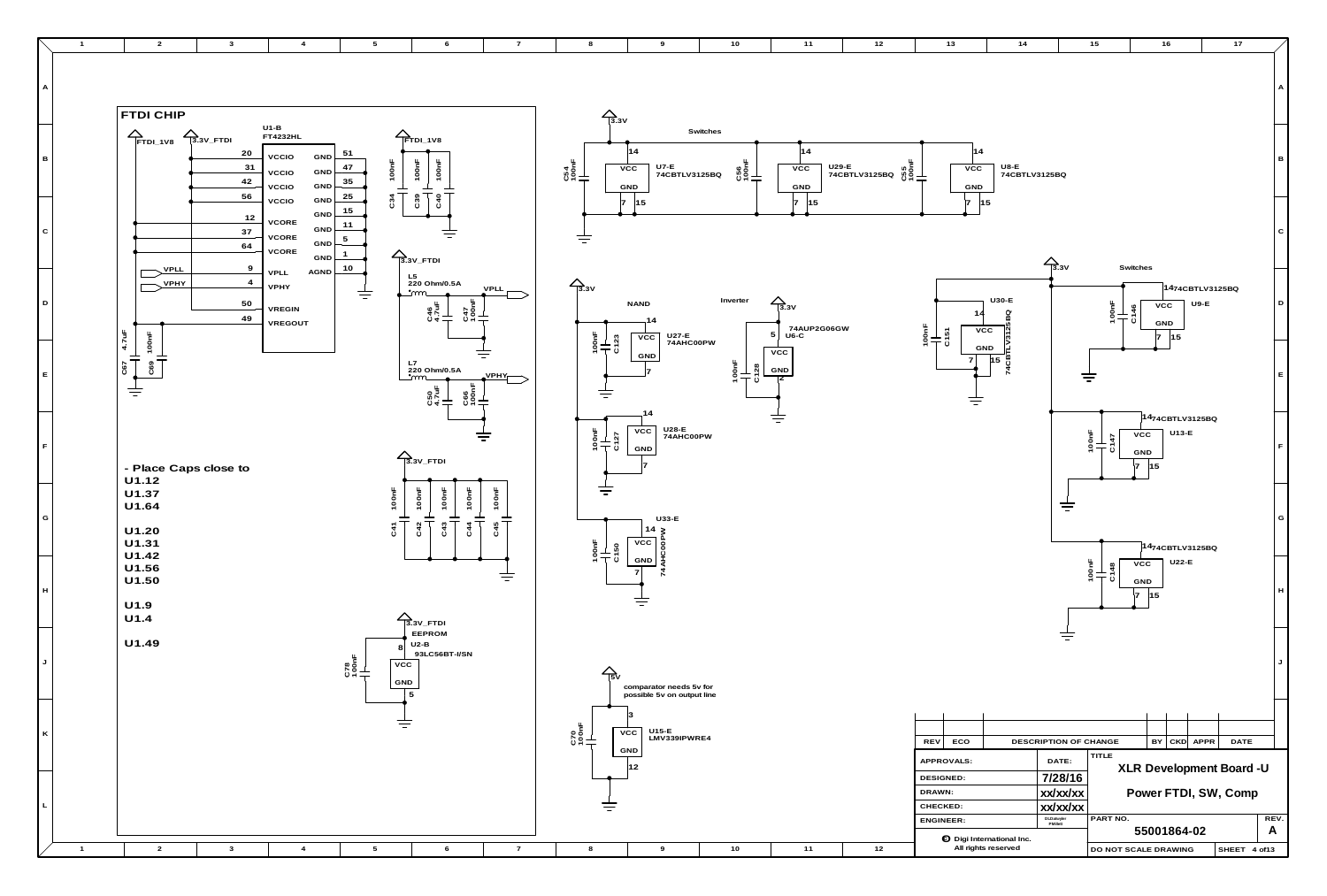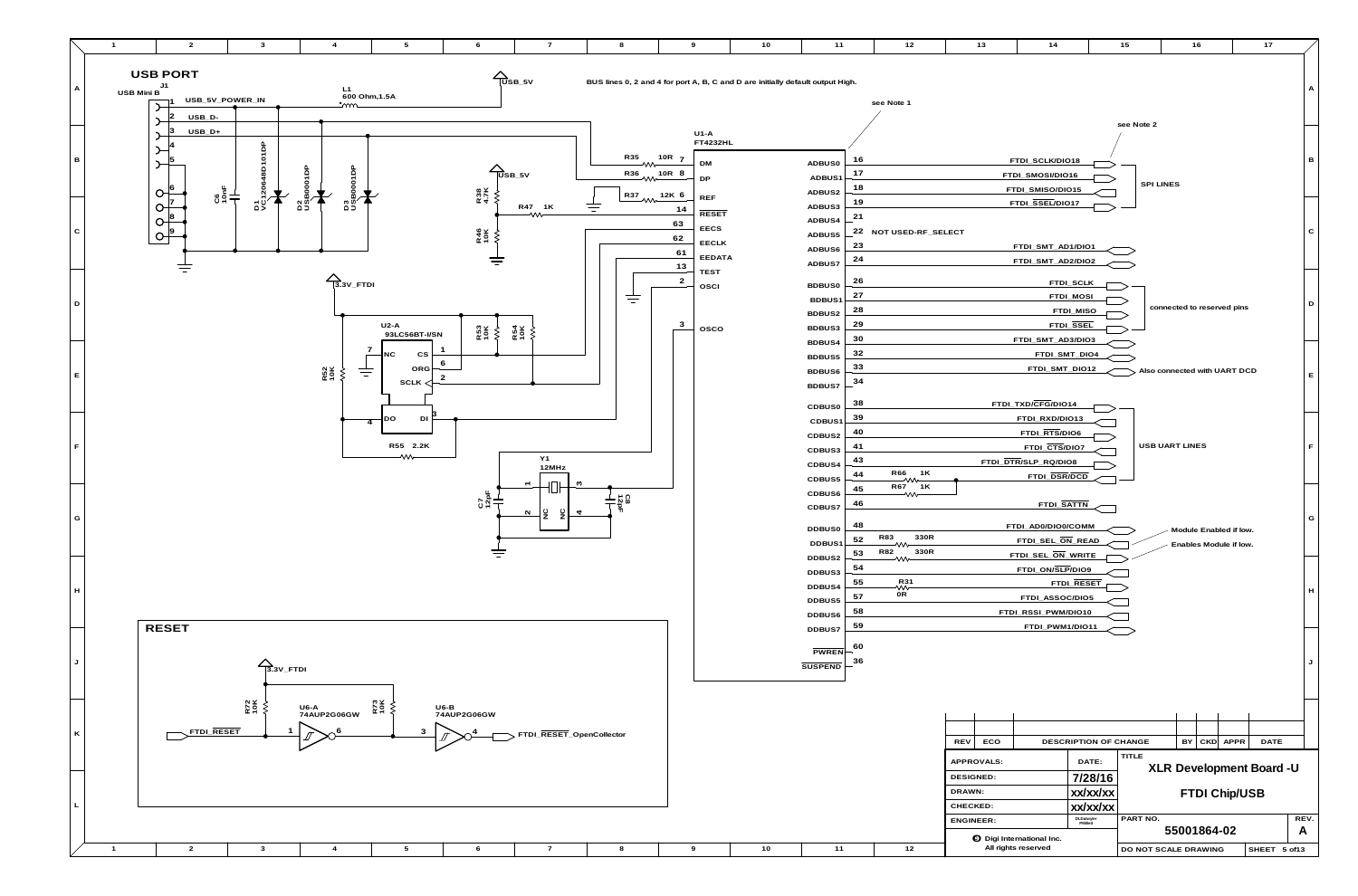

| 10                                          | 11                                                                                                                                           | 12                                    | 13                                            | 14                                                  |                                          | 15                   | 16                                         |                    | $17$                                                        |                           |
|---------------------------------------------|----------------------------------------------------------------------------------------------------------------------------------------------|---------------------------------------|-----------------------------------------------|-----------------------------------------------------|------------------------------------------|----------------------|--------------------------------------------|--------------------|-------------------------------------------------------------|---------------------------|
|                                             | n allow for in circuit current measurements if R4 and R6 are removed.<br>ver voltage droop may cause undesired operation when sudden current |                                       |                                               |                                                     |                                          |                      |                                            |                    |                                                             | $\boldsymbol{\mathsf{A}}$ |
| $\overline{5}V_3A$                          | s occur during transmit.<br>TSW-102-07-G-S<br>P <sub>3</sub>                                                                                 | $\mathbf{\Omega}$                     |                                               |                                                     | SW <sub>3</sub>                          |                      |                                            |                    |                                                             | В                         |
|                                             | R4<br>₩<br>0R<br>R <sub>6</sub><br>0R                                                                                                        | ⇜                                     |                                               | Switch/102-1221-EV<br>1<br>3                        | $\mathbf{2}$                             | R <sub>13</sub>      | $R_{LR_5V}$                                |                    |                                                             | $\mathbf C$               |
| ng Power Supply<br>0ل<br>4356<br>7J<br>4356 |                                                                                                                                              |                                       | ⊭≽ ≿                                          |                                                     |                                          | 0R<br>⇜              |                                            | XLR_5V_LED_Enable  |                                                             | D                         |
|                                             |                                                                                                                                              |                                       | ო<br>ပ<br>$\rm{g}$<br>SMAZ6V<br>⋖             |                                                     |                                          |                      |                                            |                    |                                                             | E                         |
|                                             |                                                                                                                                              | <b>Switch Position</b><br>High<br>Low |                                               | FTDI_SEL_ON_WRITE<br>X<br>$\boldsymbol{\mathsf{X}}$ | XLR_Shutdown<br>High<br>Low              |                      | Module<br>3.3V_OUT<br>Enabled<br>Yes<br>No |                    |                                                             | F                         |
|                                             |                                                                                                                                              | Middle<br>CL-SB-13C-02                | SW7                                           | Low<br>High                                         | High<br>Low                              |                      | Yes<br>No                                  |                    |                                                             | G                         |
| VITCH                                       | $\overline{3.3}$ V<br>R40<br>470R<br>⇜<br>R23<br>470R<br>⇜                                                                                   | С<br>$\vert$ 2<br>$\vert$ 1<br>3      | R41<br>470R<br>4<br>⇜                         |                                                     |                                          |                      |                                            |                    |                                                             | $\boldsymbol{\mathsf{H}}$ |
|                                             |                                                                                                                                              |                                       |                                               | This pin can be up to 5V supply maximum             | > XLR_SHUTDOWN                           |                      |                                            |                    |                                                             | J                         |
|                                             |                                                                                                                                              |                                       | <b>REV</b><br>ECO                             |                                                     | DESCRIPTION OF CHANGE                    |                      | BY                                         | APPR<br><b>CKD</b> | <b>DATE</b>                                                 |                           |
|                                             |                                                                                                                                              |                                       | APPROVALS:<br>DESIGNED:<br>DRAWN:<br>CHECKED: |                                                     | DATE:<br>7/28/16<br>xx/xx/xx<br>xx/xx/xx | <b>TITLE</b>         |                                            |                    | XLR Development Board -U<br><b>Buttons/Switches/Headers</b> |                           |
|                                             |                                                                                                                                              |                                       | <b>ENGINEER:</b>                              | <b>O</b> Digi International Inc.                    | DLDatwyler<br>PMillett                   | PART NO.             | 55001864-02                                |                    |                                                             | REV.<br>A                 |
| 10                                          | $11$                                                                                                                                         | $12$                                  |                                               | All rights reserved                                 |                                          | DO NOT SCALE DRAWING |                                            |                    | SHEET 6 of13                                                |                           |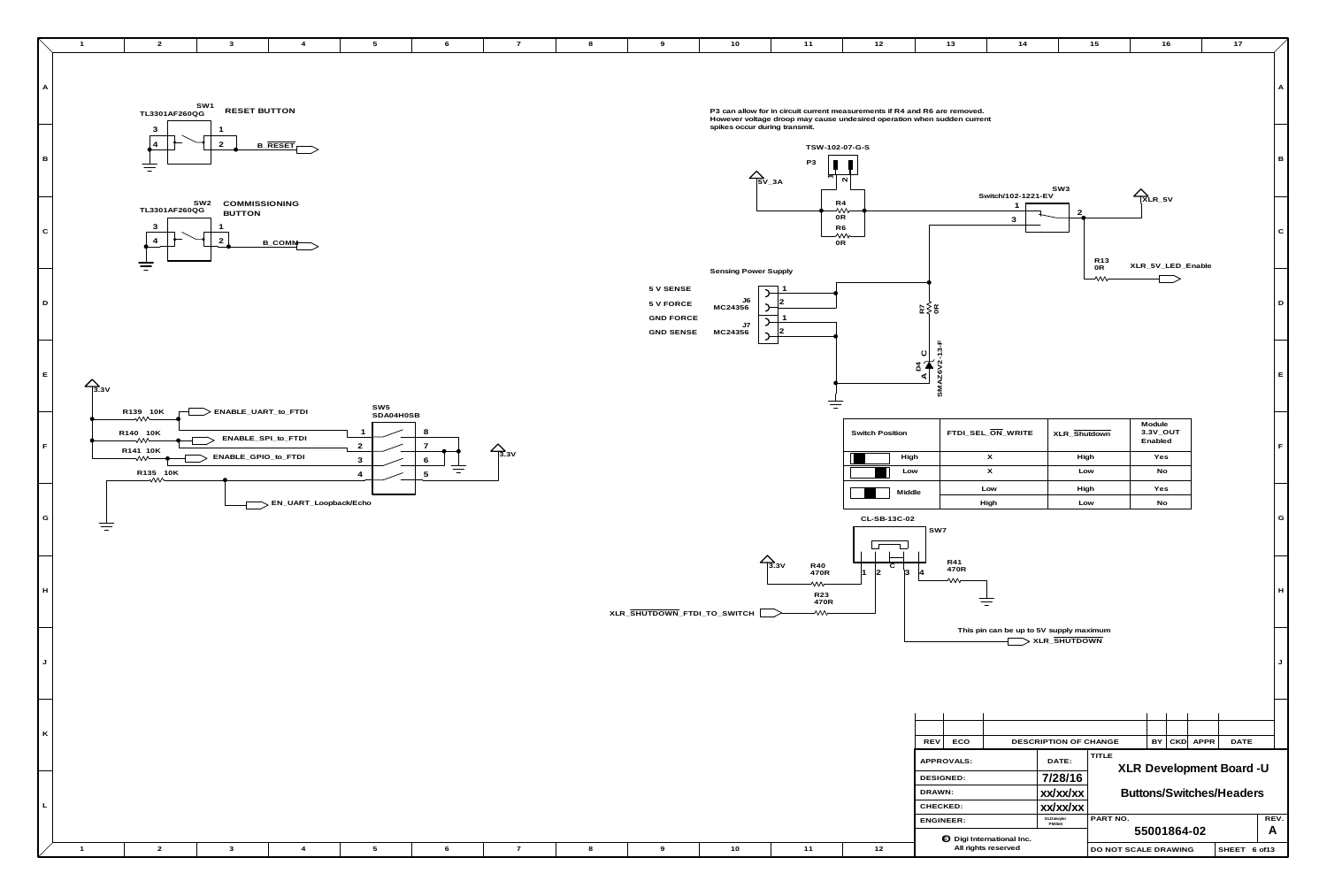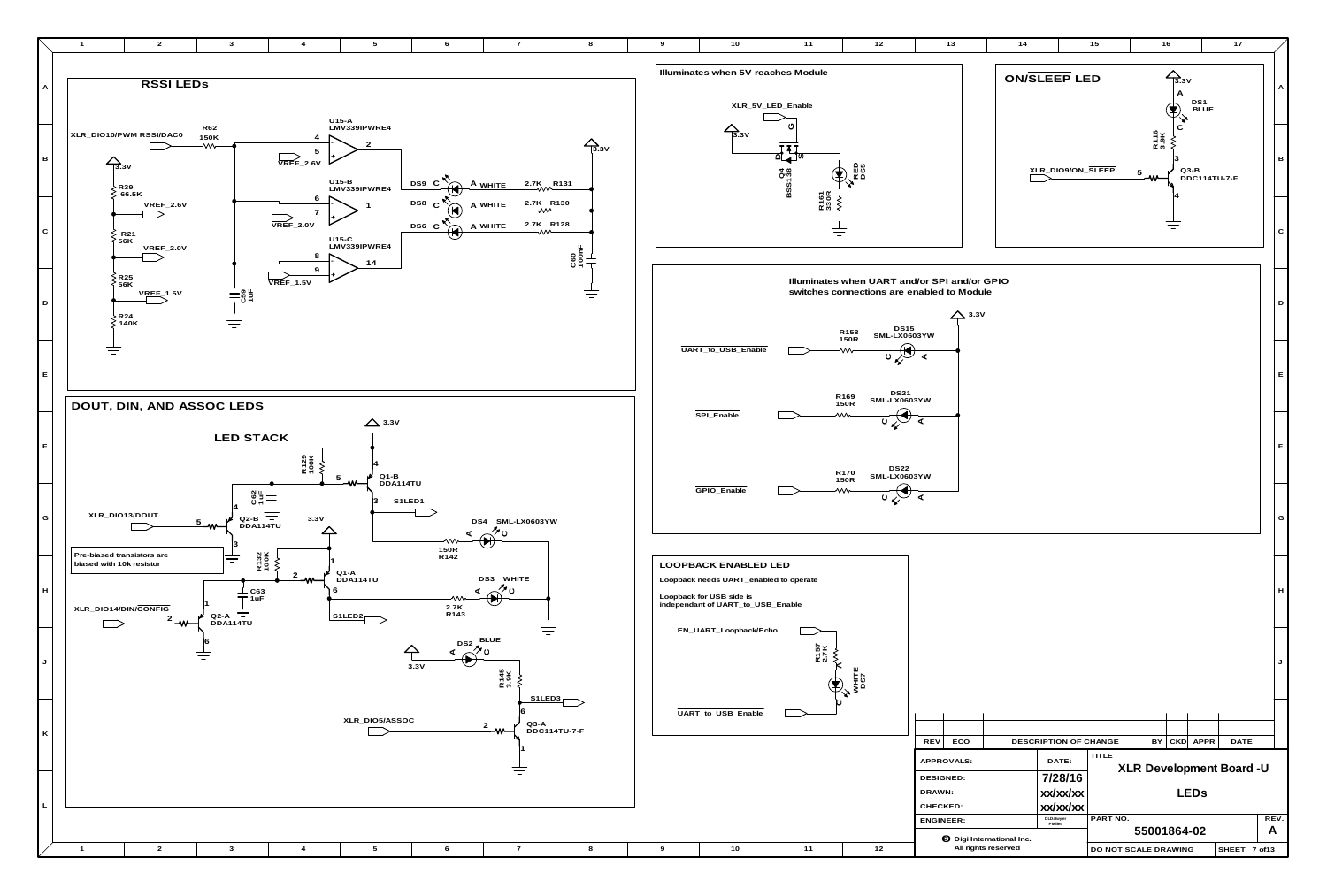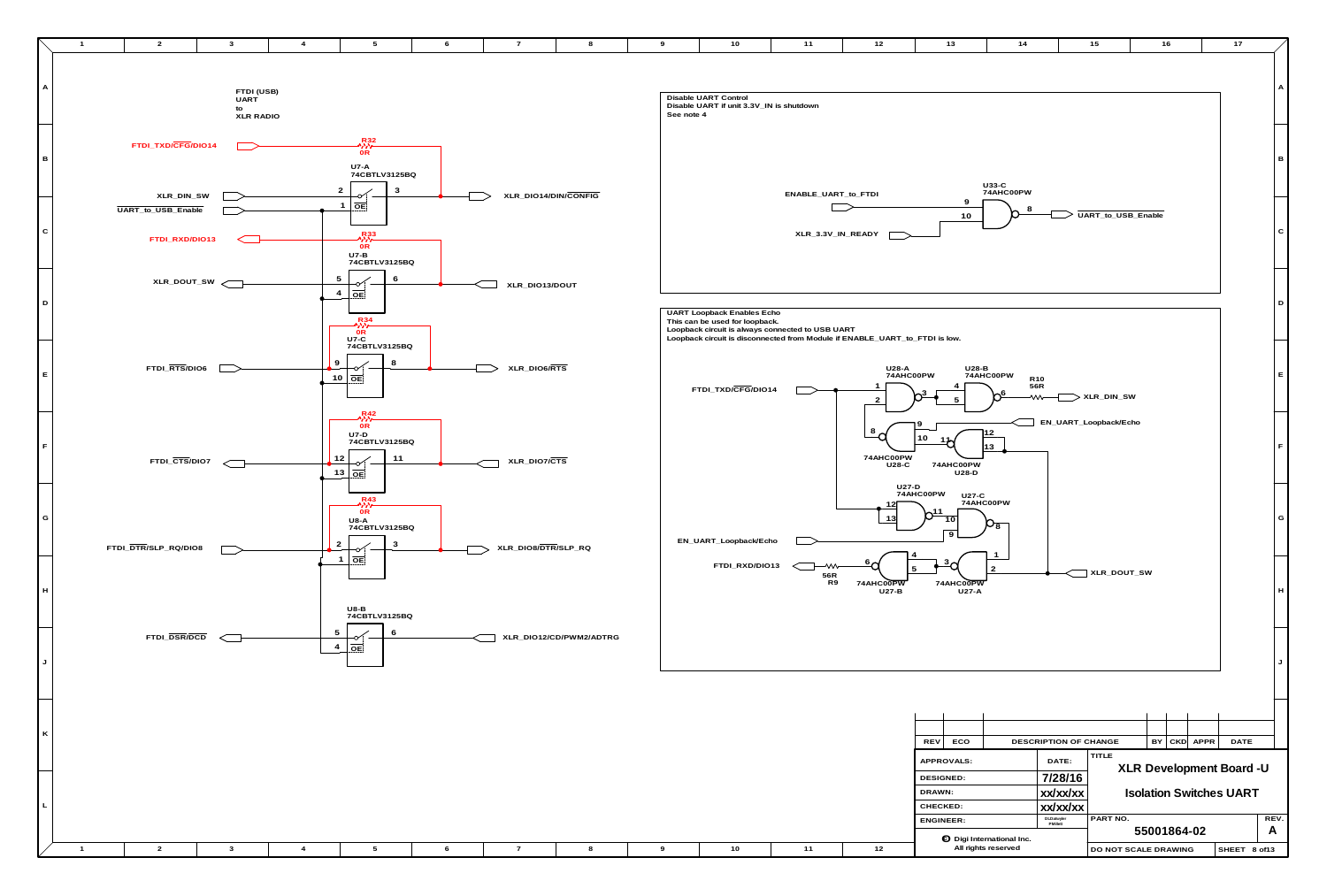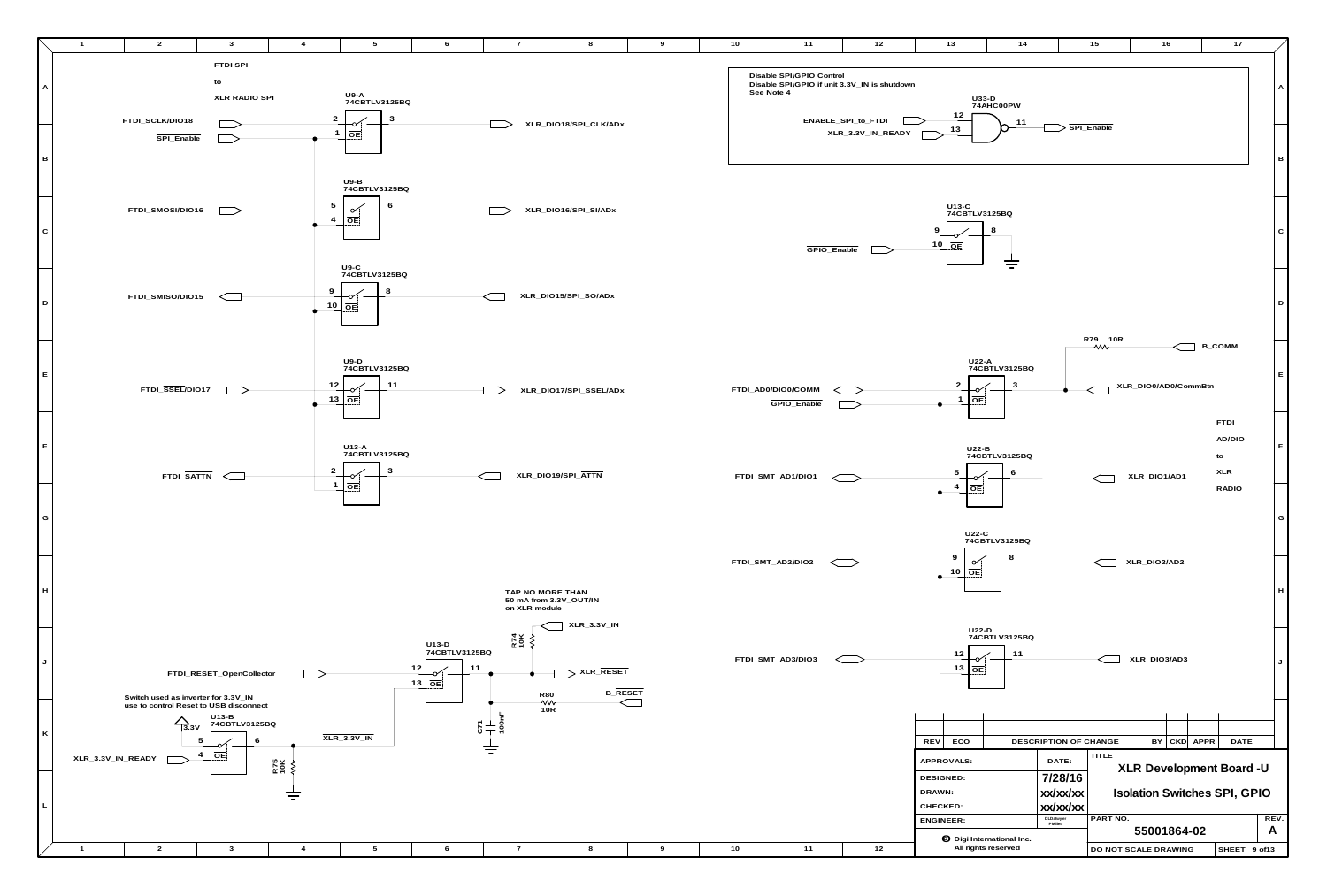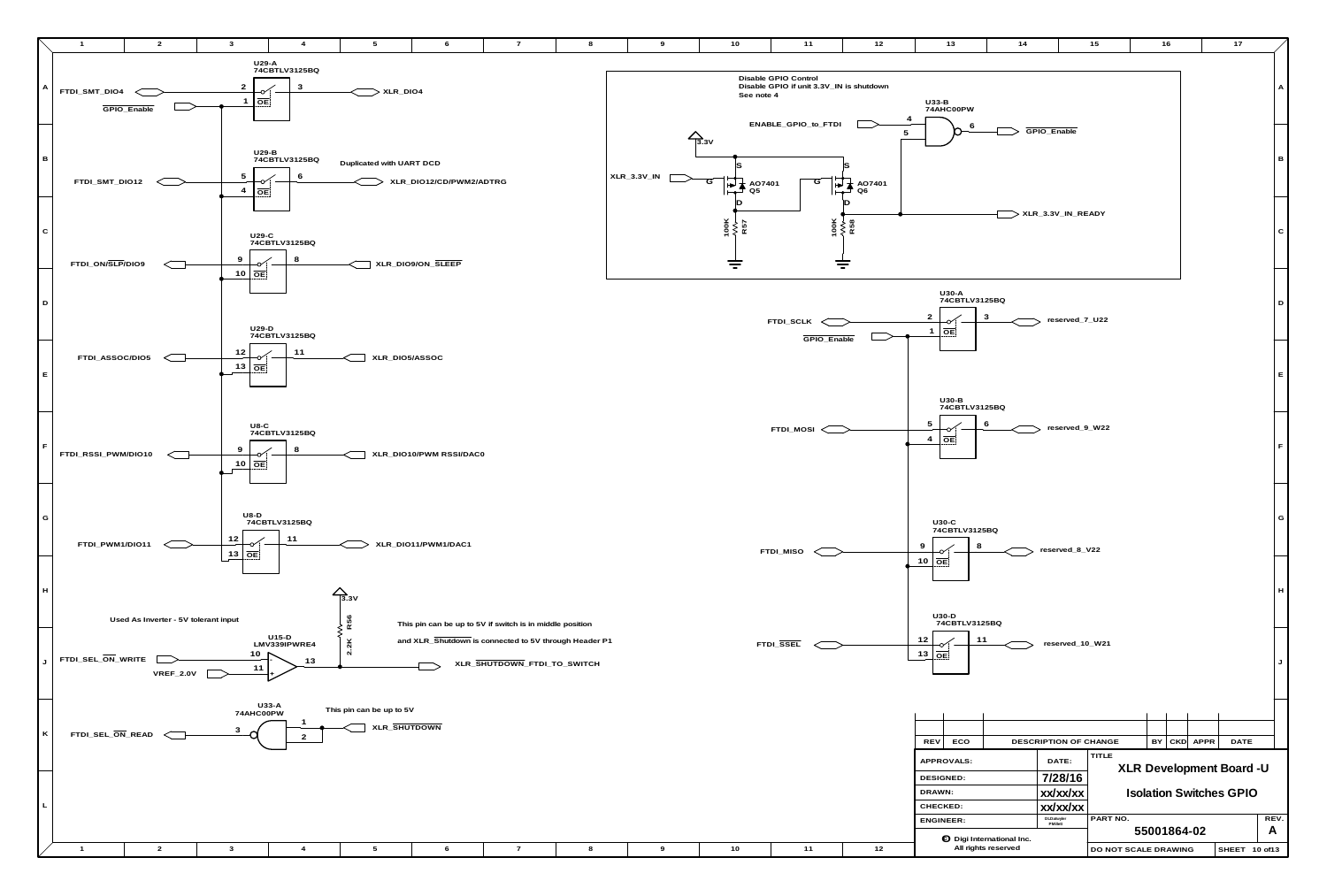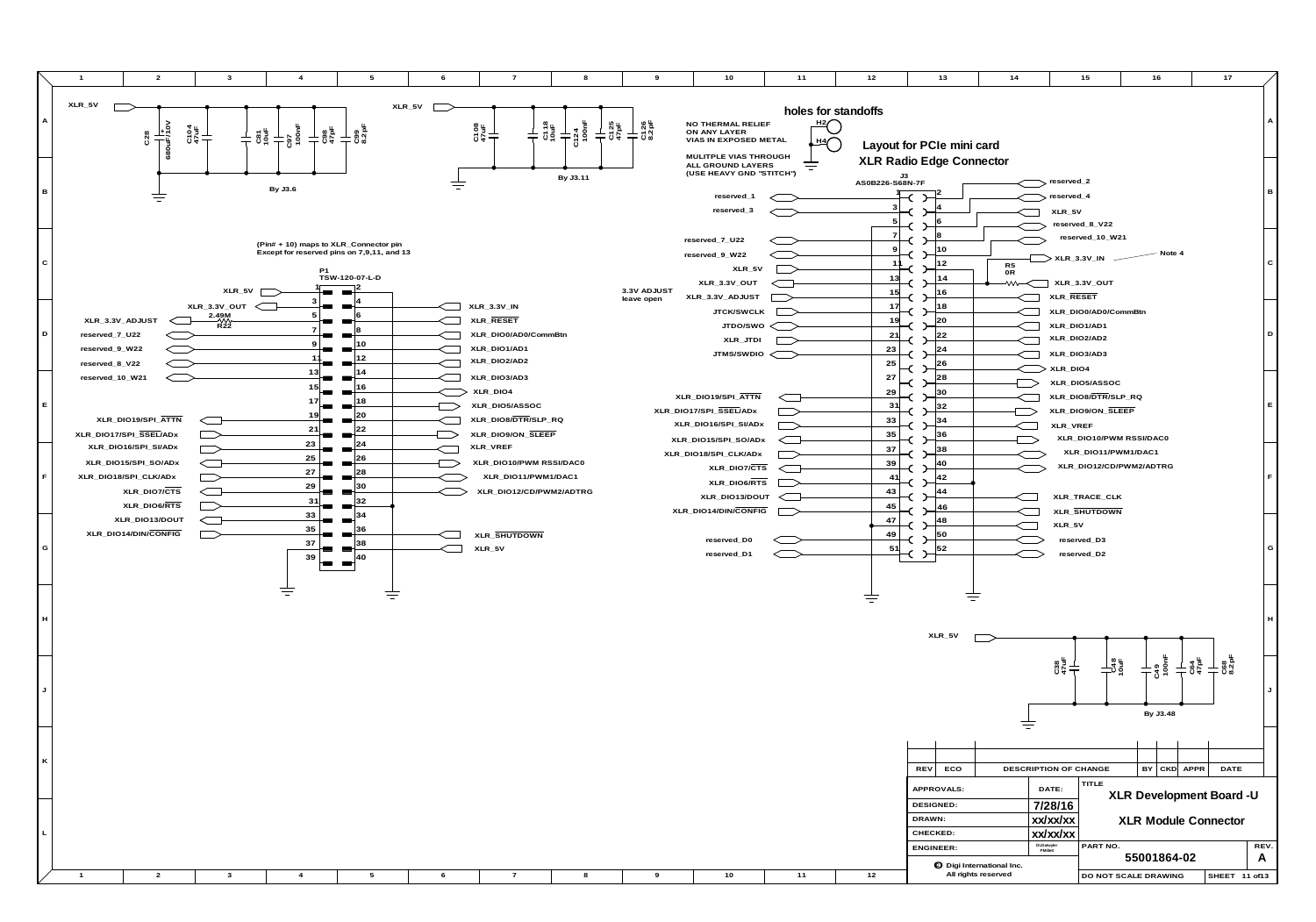| $\overline{2}$                    | $\overline{\mathbf{3}}$            | $\overline{4}$           | $5\overline{)}$ | 6                          | $\overline{7}$ | 8 | 9 | 10 | 11                                                              | 12 | $13$                                                                                                                                                                                                                                                                                                                                                                                          | 14                       | 15                                                         | 16                           | 17            |
|-----------------------------------|------------------------------------|--------------------------|-----------------|----------------------------|----------------|---|---|----|-----------------------------------------------------------------|----|-----------------------------------------------------------------------------------------------------------------------------------------------------------------------------------------------------------------------------------------------------------------------------------------------------------------------------------------------------------------------------------------------|--------------------------|------------------------------------------------------------|------------------------------|---------------|
|                                   |                                    |                          |                 |                            |                |   |   |    |                                                                 |    |                                                                                                                                                                                                                                                                                                                                                                                               |                          |                                                            |                              |               |
|                                   |                                    |                          |                 |                            |                |   |   |    |                                                                 |    |                                                                                                                                                                                                                                                                                                                                                                                               |                          |                                                            |                              |               |
| TEST POINTS                       |                                    |                          |                 |                            |                |   |   |    |                                                                 |    |                                                                                                                                                                                                                                                                                                                                                                                               |                          |                                                            |                              |               |
| $\leftarrow$                      | $T_{\bigcirc}^{P3}$                |                          |                 | $\bigcirc^{\text{TP14}}$   |                |   |   |    |                                                                 |    |                                                                                                                                                                                                                                                                                                                                                                                               |                          |                                                            |                              |               |
|                                   |                                    | reserved_1<br>reserved_2 |                 | <b>TP15</b><br>∩           |                |   |   |    |                                                                 |    |                                                                                                                                                                                                                                                                                                                                                                                               |                          |                                                            |                              |               |
| USB_5V_POWER_IN                   | TPt<br>O                           | reserved_3               |                 | $\rm ^{TP16}_{O}$          |                |   |   |    |                                                                 |    |                                                                                                                                                                                                                                                                                                                                                                                               |                          |                                                            |                              |               |
| $\Delta$ <sub>3.3V</sub>          |                                    | reserved_4               |                 | $T_{\bigcirc}^{P17}$       |                |   |   |    |                                                                 |    |                                                                                                                                                                                                                                                                                                                                                                                               |                          |                                                            |                              |               |
| $\sum_{\text{XLR}_5 \vee}$        | $T_{\bigcirc}^{P7}$                |                          |                 |                            |                |   |   |    |                                                                 |    |                                                                                                                                                                                                                                                                                                                                                                                               |                          |                                                            |                              |               |
|                                   |                                    |                          |                 |                            |                |   |   |    |                                                                 |    |                                                                                                                                                                                                                                                                                                                                                                                               |                          |                                                            |                              |               |
|                                   | $\bigcap_{\bigcirc}^{TP9}$         |                          |                 |                            |                |   |   |    |                                                                 |    |                                                                                                                                                                                                                                                                                                                                                                                               |                          |                                                            |                              |               |
| $\triangle$ <sub>3.3V</sub> _FTDI | 专<br>$\bigcap_{\bigcirc}^{T P 10}$ |                          |                 |                            |                |   |   |    |                                                                 |    |                                                                                                                                                                                                                                                                                                                                                                                               |                          |                                                            |                              |               |
| $\sum$ FTDI_1V8                   | $\bigcap_{i=1}^{T}$                | S1LED1                   |                 | $\bigcirc$ <sup>TP18</sup> |                |   |   |    |                                                                 |    |                                                                                                                                                                                                                                                                                                                                                                                               |                          |                                                            |                              |               |
|                                   | TP <sub>12</sub>                   | S1LED2                   |                 | $\bigcirc$ <sup>TP19</sup> |                |   |   |    |                                                                 |    |                                                                                                                                                                                                                                                                                                                                                                                               |                          |                                                            |                              |               |
| тр1<br>- О1 н9004-01              | 专                                  | S1LED3                   |                 | TP <sub>20</sub>           |                |   |   |    |                                                                 |    |                                                                                                                                                                                                                                                                                                                                                                                               |                          |                                                            |                              |               |
|                                   |                                    |                          |                 |                            |                |   |   |    |                                                                 |    |                                                                                                                                                                                                                                                                                                                                                                                               |                          |                                                            |                              |               |
|                                   | 吉                                  |                          |                 |                            |                |   |   |    |                                                                 |    |                                                                                                                                                                                                                                                                                                                                                                                               |                          |                                                            |                              |               |
|                                   |                                    |                          |                 |                            |                |   |   |    |                                                                 |    |                                                                                                                                                                                                                                                                                                                                                                                               |                          |                                                            |                              |               |
|                                   |                                    |                          |                 |                            |                |   |   |    |                                                                 |    |                                                                                                                                                                                                                                                                                                                                                                                               |                          |                                                            |                              |               |
|                                   |                                    |                          |                 |                            |                |   |   |    |                                                                 |    |                                                                                                                                                                                                                                                                                                                                                                                               |                          |                                                            |                              |               |
|                                   |                                    |                          |                 |                            |                |   |   |    | The JTAG/SWD pins are<br>referenced to 3.3 V from               |    |                                                                                                                                                                                                                                                                                                                                                                                               |                          |                                                            |                              |               |
|                                   |                                    |                          |                 |                            |                |   |   |    | the XLR. This must be here<br>for proper JTAG/SWD<br>operation. |    |                                                                                                                                                                                                                                                                                                                                                                                               |                          |                                                            |                              |               |
|                                   |                                    |                          |                 |                            |                |   |   |    | $XLR_3.3V_N$                                                    |    | 15000000012<br> -<br> -CD COH                                                                                                                                                                                                                                                                                                                                                                 | P2<br>FTSH-110-01-L-DV-K |                                                            | JTMS/SWDIO                   |               |
|                                   |                                    |                          |                 |                            |                |   |   |    |                                                                 |    | $\frac{3!}{1!}$ car $\frac{14}{1}$                                                                                                                                                                                                                                                                                                                                                            |                          | JTCK/SWCLK                                                 |                              |               |
|                                   |                                    |                          |                 |                            |                |   |   |    |                                                                 |    | $\frac{5!}{1!}$ and $\frac{16}{1}$<br>$7\frac{1}{122}$ $cm\frac{18}{12}$<br>KEY remove                                                                                                                                                                                                                                                                                                        |                          | JTDO/SWO<br>$\overline{\phantom{a}}$<br>XLR_JTDI<br>$\Box$ |                              |               |
|                                   |                                    |                          |                 |                            |                |   |   |    |                                                                 |    | <b>NC</b><br>ijes i                                                                                                                                                                                                                                                                                                                                                                           | $c = \frac{110}{1}$      | XLR_RESET<br>$\Box$                                        |                              |               |
|                                   |                                    |                          |                 |                            |                |   |   |    | XLR_JTAG_5V                                                     |    | 11<br>13 ca 14<br>15 ca 16<br>15 ca 16                                                                                                                                                                                                                                                                                                                                                        |                          | $\implies$                                                 | XLR_TRACE_CLK<br>reserved_D0 |               |
|                                   |                                    |                          |                 |                            |                |   |   |    |                                                                 |    |                                                                                                                                                                                                                                                                                                                                                                                               |                          |                                                            | reserved_D1                  |               |
|                                   |                                    |                          |                 |                            |                |   |   |    |                                                                 |    | $\begin{array}{c cc}\n 15 & 16 \\  \hline\n 17 & 18 \\  \hline\n 19 & 13 \\  \hline\n 19 & 12 \\  \hline\n 10 & 18 \\  \hline\n 11 & 18 \\  \hline\n 12 & 18 \\  \hline\n 13 & 120 \\  \hline\n 14 & 120 \\  \hline\n 15 & 120 \\  \hline\n 16 & 120 \\  \hline\n 17 & 120 \\  \hline\n 18 & 120 \\  \hline\n 19 & 120 \\  \hline\n 10 & 120 \\  \hline\n 10 & 120 \\  \hline\n 11 & 120 \\ $ |                          |                                                            | reserved_D2<br>reserved_D3   |               |
|                                   |                                    |                          |                 |                            |                |   |   |    | 吉                                                               |    |                                                                                                                                                                                                                                                                                                                                                                                               |                          |                                                            |                              |               |
|                                   |                                    |                          |                 |                            |                |   |   |    |                                                                 |    |                                                                                                                                                                                                                                                                                                                                                                                               |                          |                                                            |                              |               |
|                                   |                                    |                          |                 |                            |                |   |   |    |                                                                 |    |                                                                                                                                                                                                                                                                                                                                                                                               |                          |                                                            |                              |               |
|                                   |                                    |                          |                 |                            |                |   |   |    |                                                                 |    | REV ECO                                                                                                                                                                                                                                                                                                                                                                                       |                          | DESCRIPTION OF CHANGE                                      | $BY$ $CKD$ $APPR$            | <b>DATE</b>   |
|                                   |                                    |                          |                 |                            |                |   |   |    |                                                                 |    | APPROVALS:                                                                                                                                                                                                                                                                                                                                                                                    |                          | TITLE<br>DATE:                                             | XLR Development Board -U     |               |
|                                   |                                    |                          |                 |                            |                |   |   |    |                                                                 |    | DESIGNED:<br>DRAWN:                                                                                                                                                                                                                                                                                                                                                                           |                          | 7/28/16<br>xx/xx/xx                                        | <b>Test Points</b>           |               |
|                                   |                                    |                          |                 |                            |                |   |   |    |                                                                 |    | CHECKED:                                                                                                                                                                                                                                                                                                                                                                                      |                          | $x \times x \times x$                                      |                              |               |
|                                   |                                    |                          |                 |                            |                |   |   |    |                                                                 |    | ENGINEER:<br><b>O</b> Digi International Inc.                                                                                                                                                                                                                                                                                                                                                 |                          | PART NO.<br>DLDatwyler<br>PMillett                         | 55001864-02                  |               |
| $\overline{2}$                    | $\mathbf{3}$                       | $\overline{4}$           | $5\phantom{.0}$ | 6                          | $\overline{7}$ | 8 | 9 | 10 | 11                                                              | 12 |                                                                                                                                                                                                                                                                                                                                                                                               | All rights reserved      |                                                            | DO NOT SCALE DRAWING         | SHEET 12 of13 |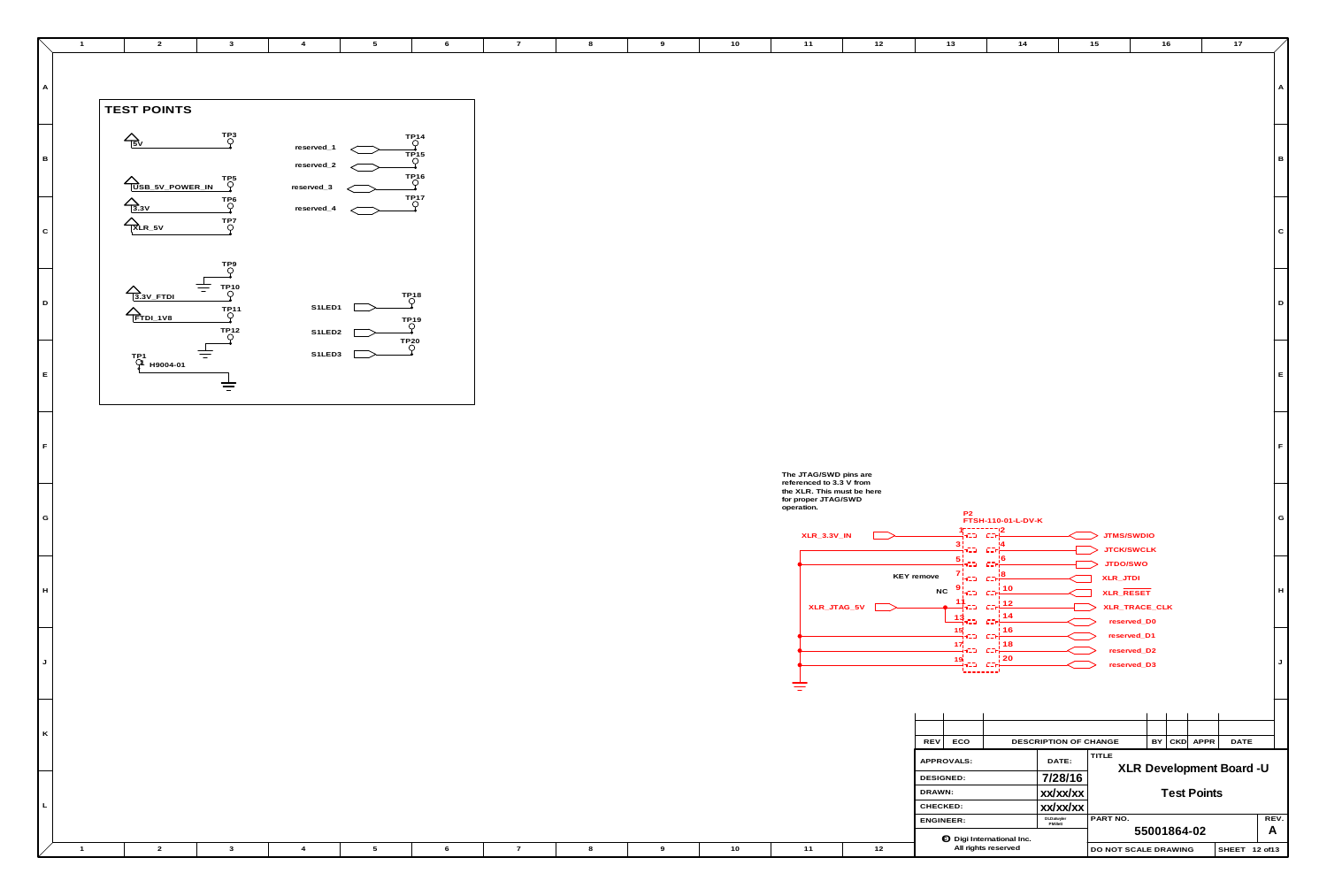**A**

**G**

**E**

**B**

**F**

**C**

**D**

|  |  |  |  |  |  | .<br><br>. . |                               |
|--|--|--|--|--|--|--------------|-------------------------------|
|  |  |  |  |  |  | reservec     | <b>I DO NOT SCALE DRAWING</b> |

**L**

**K**

**J**

**H**

## **Notes**

- **1. The FT4232H chip has 4 separate I/O ports. Each of these ports can be set to different modes at any time. Only one mode can be set on a port at a time. All of the ports can be set to serial, asynchronous bit-bang, or synchronous bit-bang. Only ports A and B can be set to MPSSE mode, which includes SPI, I2C, and JTAG modes. The default state for all of the ports will be UART for first time plug in. This cannot be changed until after programming EEPROM.**
- **2. The FT4232H chip supports two modes for the SPI clock. The first mode supports speeds from 92 Hz to 6 MHz and follows the equation below (CD is the clock divisor and must be an integer:**

 **f = 12MHz / (2 \* (1 + CD))**

| 10                                                                                               | 11                                                                                                        | 12   | 13                                                   | 14                               |                                          | 15                   |             | 16 |          | 17                       |                           |
|--------------------------------------------------------------------------------------------------|-----------------------------------------------------------------------------------------------------------|------|------------------------------------------------------|----------------------------------|------------------------------------------|----------------------|-------------|----|----------|--------------------------|---------------------------|
| ts can be set to<br>rt at a time.                                                                |                                                                                                           |      |                                                      |                                  |                                          |                      |             |    |          |                          | A                         |
| ynchronous<br>, includes SPI<br>be UART<br>ming EEPROM.<br>first mode supports<br>D is the clock |                                                                                                           |      |                                                      |                                  |                                          |                      |             |    |          |                          | в                         |
| 1z and follows the<br>All of the other                                                           |                                                                                                           |      |                                                      |                                  |                                          |                      |             |    |          |                          | ${\rm C}$                 |
| st be limited between<br>ower voltage, all<br>An external supply<br>equirements and              |                                                                                                           |      |                                                      |                                  |                                          |                      |             |    |          |                          | D                         |
| off of 3.3V_IN.                                                                                  | re not allowed in this state.<br>5V pins and XLR_SHUTDOWN can<br>regardless of what voltage is on 3.3V_IN |      |                                                      |                                  |                                          |                      |             |    |          |                          | $\mathsf E$               |
|                                                                                                  |                                                                                                           |      |                                                      |                                  |                                          |                      |             |    |          |                          | $\mathsf F$               |
|                                                                                                  |                                                                                                           |      |                                                      |                                  |                                          |                      |             |    |          |                          | ${\mathsf G}$             |
|                                                                                                  |                                                                                                           |      |                                                      |                                  |                                          |                      |             |    |          |                          | $\boldsymbol{\mathsf{H}}$ |
|                                                                                                  |                                                                                                           |      |                                                      |                                  |                                          |                      |             |    |          |                          | J                         |
|                                                                                                  |                                                                                                           |      | <b>REV</b><br>ECO                                    |                                  | DESCRIPTION OF CHANGE                    |                      | BY          |    | CKD APPR | DATE                     |                           |
|                                                                                                  |                                                                                                           |      | APPROVALS:<br><b>DESIGNED:</b><br>DRAWN:<br>CHECKED: |                                  | DATE:<br>7/28/16<br>xx/xx/xx<br>XX/XX/XX | TITLE                |             |    | Notes    | XLR Development Board -U |                           |
|                                                                                                  |                                                                                                           |      | ENGINEER:                                            | <b>O</b> Digi International Inc. | DLDatwyler<br>PMillett                   | PART NO.             | 55001864-02 |    |          |                          | REV.<br>A                 |
| 10                                                                                               | $11$                                                                                                      | $12$ |                                                      | All rights reserved              |                                          | DO NOT SCALE DRAWING |             |    |          | SHEET 13 of13            |                           |

 **The other mode can handle speeds between 460 Hz and 30 MHz and follows the equation below:**

 $f = 60$  MHz /  $(2 * (1 + CD))$ 

 **The MOSI and MISO lines are synchronous with the SPI clock. All of the other GPIO pins are not.**

**3. Since the FTDI chip is powered by 3.3V. The XLR 3.3V\_IN must be limited between 3 to 3.5V when connections are enabled. To test the XLR at a lower voltage, all FTDI connections must be disabled, with XLR\_nShutdown low. An external supply can be inserted to 3.3V\_IN as long as it complies with Manual requirements and signal integrity is observed.** 

**4. If 3.3V\_IN is low all DIO pins must be tri-state or low. Pullups are not allowed in this state.**

**5. Signal integrity should always be observed on all pins. ONLY 5V pins and XLR\_SHUTDOWN can receive volages higher than 3.3V\_IN. All digital lines are based off of 3.3V\_IN.**

**6. 5V supply is still needed for XLR module to receive or transmit regardless of what voltage is on 3.3V\_IN**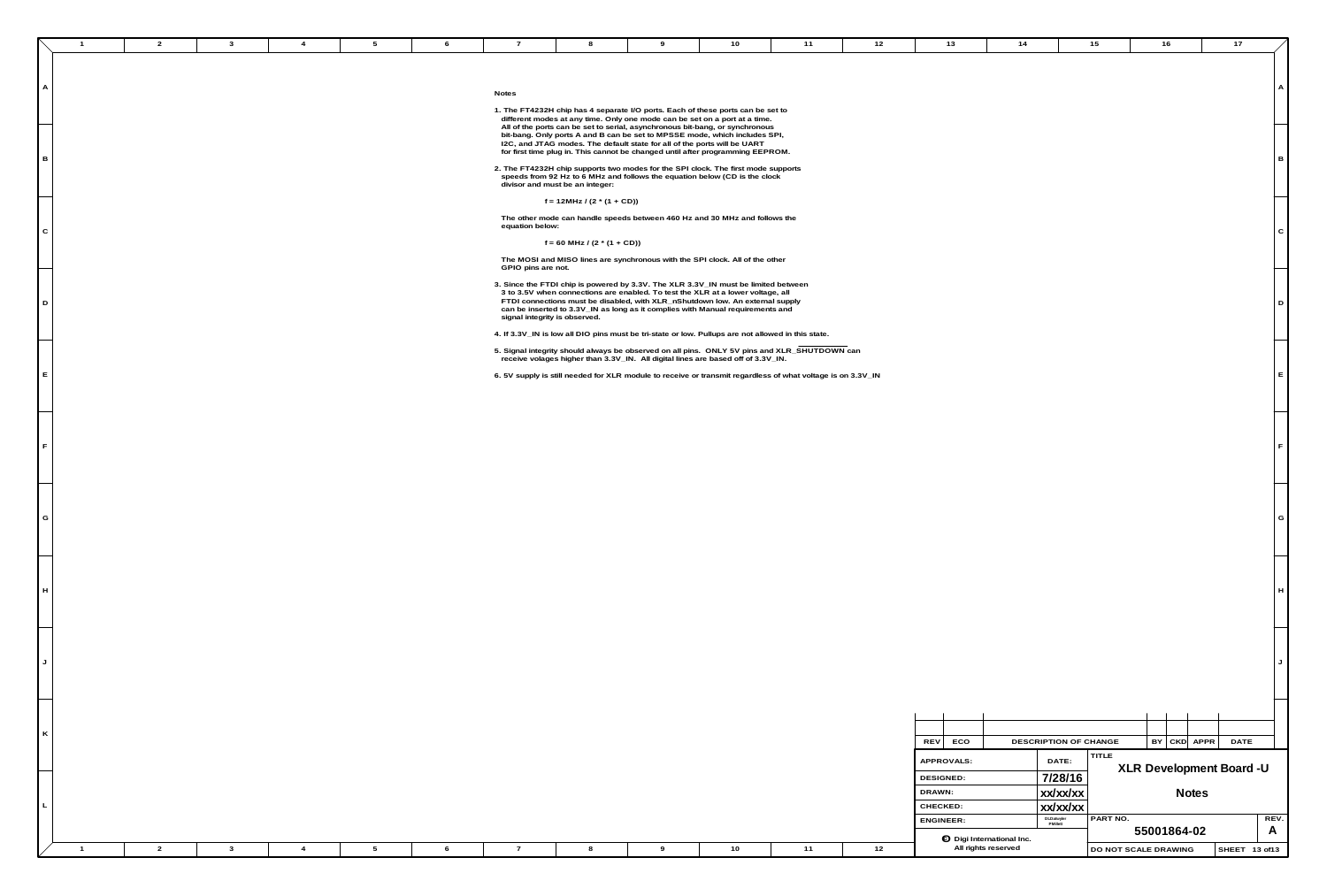